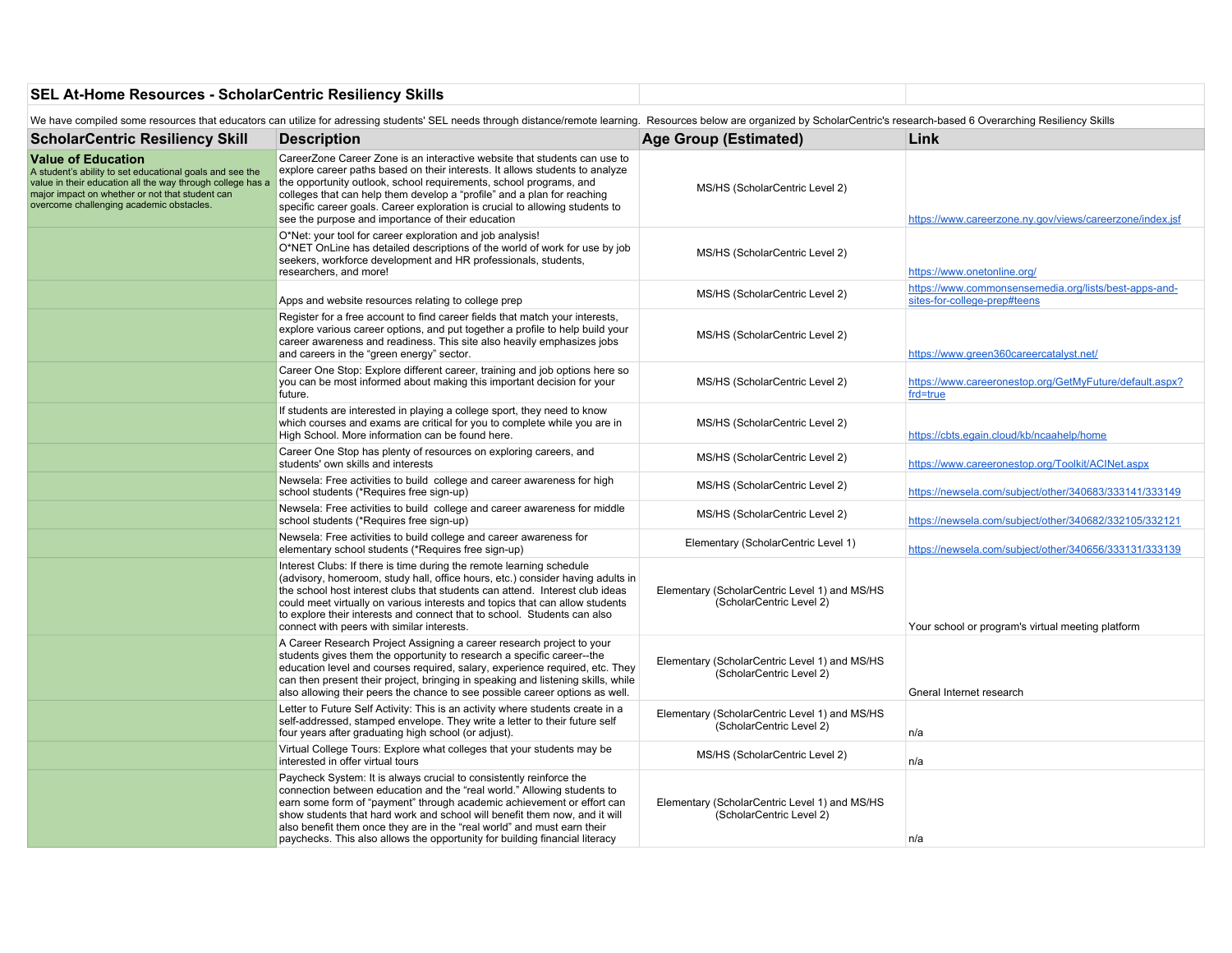| <b>Confidence</b><br>In order for a student to overcome academic challenges<br>that are presented throughout a student's tenure in<br>school, that student must have a high degree of<br>confidence and self-efficacy. Often, when students lack<br>confidence with class material, test-taking skills, and also<br>in social situations, it is easier to give up rather than forge<br>ahead.                                       | Kahn Academy: "Khan Academy offers practice exercises, instructional<br>videos, and a personalized learning dashboard that empower learners to<br>study at their own pace in and outside of the classroom."                                                                                                                                                                                                                                      | Elementary (ScholarCentric Level 1) and MS/HS<br>(ScholarCentric Level 2) | https://www.khanacademy.org/about                                                                                                                                                           |
|-------------------------------------------------------------------------------------------------------------------------------------------------------------------------------------------------------------------------------------------------------------------------------------------------------------------------------------------------------------------------------------------------------------------------------------|--------------------------------------------------------------------------------------------------------------------------------------------------------------------------------------------------------------------------------------------------------------------------------------------------------------------------------------------------------------------------------------------------------------------------------------------------|---------------------------------------------------------------------------|---------------------------------------------------------------------------------------------------------------------------------------------------------------------------------------------|
|                                                                                                                                                                                                                                                                                                                                                                                                                                     | Newsela: Free activities to build confidence for high school students<br>(*Requires free sign-up)                                                                                                                                                                                                                                                                                                                                                | MS/HS (ScholarCentric Level 2)                                            | https://newsela.com/subject/other/340683/324102/324106<br>and<br>https://newsela.com/subject/other/340683/324102/324105                                                                     |
|                                                                                                                                                                                                                                                                                                                                                                                                                                     | Newsela: Free activities to build confidence for Middle school students<br>(*Requires free sign-up)                                                                                                                                                                                                                                                                                                                                              | MS/HS (ScholarCentric Level 2)                                            | https://newsela.com/subject/other/340682/297819/319479<br>and<br>https://newsela.com/subject/other/340682/297819/297854                                                                     |
|                                                                                                                                                                                                                                                                                                                                                                                                                                     | Newsela: Free activities to build confidence for elementary school students<br>(*Requires free sign-up)                                                                                                                                                                                                                                                                                                                                          | Elementary (ScholarCentric Level 1)                                       | https://newsela.com/subject/other/340656/324095/324099<br>and<br>https://newsela.com/subject/other/340656/324095/324098                                                                     |
|                                                                                                                                                                                                                                                                                                                                                                                                                                     | Downloadable free practice ACT tests to help students prep for ACT.                                                                                                                                                                                                                                                                                                                                                                              | MS/HS (ScholarCentric Level 2)                                            | https://blog.prepscholar.com/printable-act-practice-tests-5-free                                                                                                                            |
|                                                                                                                                                                                                                                                                                                                                                                                                                                     | <b>ACT Informational Resources</b>                                                                                                                                                                                                                                                                                                                                                                                                               | MS/HS (ScholarCentric Level 2)                                            | http://www.act.org/content/act/en/products-and-services/the-<br>act.html                                                                                                                    |
|                                                                                                                                                                                                                                                                                                                                                                                                                                     | Practice College Essay preparation tips                                                                                                                                                                                                                                                                                                                                                                                                          | MS/HS (ScholarCentric Level 2)                                            | https://bigfuture.collegeboard.org/get-in/essays/3-ways-to-<br>approach-common-college-essay-questions                                                                                      |
|                                                                                                                                                                                                                                                                                                                                                                                                                                     | Information on how you can pay for college tuition, research your financial<br>aid options                                                                                                                                                                                                                                                                                                                                                       | MS/HS (ScholarCentric Level 2)                                            | https://studentaid.gov/h/apply-for-aid/fafsa                                                                                                                                                |
|                                                                                                                                                                                                                                                                                                                                                                                                                                     | Quizlet is a free resource that allows students to brush up on their studies:<br>"From flashcards to help you learn francais, to games that make it easy to<br>get a handle on history, use a variety of tools to conquer any challenge."                                                                                                                                                                                                        | Elementary (ScholarCentric Level 1) and MS/HS<br>(ScholarCentric Level 2) | https://quizlet.com/                                                                                                                                                                        |
|                                                                                                                                                                                                                                                                                                                                                                                                                                     | Resume Writing, Cover Letters, Interview - Tips documents                                                                                                                                                                                                                                                                                                                                                                                        | MS/HS (ScholarCentric Level 2)                                            | https://www.ccc.edu/colleges/malcolm-<br>x/departments/Documents/C2C%20Services.Online%<br>20Guide.BKT.v3.pdf<br>and<br>https://www.hcpss.<br>org/f/newlanguages/docs/eng resumewriting.pdf |
|                                                                                                                                                                                                                                                                                                                                                                                                                                     | Gamified Quizzes: similar to Break Breaks, but incorporating your lesson<br>content into quizzes that are fun, engaging, and competitive can be a great<br>way for students to reduce some stress and still reinforce your content.                                                                                                                                                                                                              | Elementary (ScholarCentric Level 1) and MS/HS<br>(ScholarCentric Level 2) | https://kahoot.com/schools/how-it-works/<br>https://quizizz.com/                                                                                                                            |
|                                                                                                                                                                                                                                                                                                                                                                                                                                     | Warm Calls: Before calling on students to participate in a virtual whole-<br>group or small-group class or conference, send a private chat to let them<br>know you will be asking for their input on the topic. That way, they can think<br>about their response and feel more confident sharing out.                                                                                                                                            | Elementary (ScholarCentric Level 1) and MS/HS<br>(ScholarCentric Level 2) | Your school or program's virtual meeting platform                                                                                                                                           |
|                                                                                                                                                                                                                                                                                                                                                                                                                                     | Students of the Week / Month: Meet with your team of colleagues to decide<br>on a student or students that can be recognized as SOM or SOW for<br>demonstrating certain traits you are looking to promote. Recognize the<br>student through town hall, announcement, newsletter, etc.                                                                                                                                                            | Elementary (ScholarCentric Level 1) and MS/HS<br>(ScholarCentric Level 2) | n/a                                                                                                                                                                                         |
|                                                                                                                                                                                                                                                                                                                                                                                                                                     | Interest Clubs: If there is time during the remote learning schedule<br>(advisory, homeroom, study hall, office hours, etc.) consider having adults in<br>the school host interest clubs that students can attend. Interest club ideas<br>could meet virtually on various interests and topics that can allow students<br>to explore their interests and connect that to school. Students can also<br>connect with peers with similar interests. | Elementary (ScholarCentric Level 1) and MS/HS<br>(ScholarCentric Level 2) | Your school or program's virtual meeting platform                                                                                                                                           |
| <b>Connections</b><br>Research has shown that a child's sense of connection to<br>even one adult within their school dramatically increases<br>the likelihood that the student will graduate. A student<br>who feels connected to their teachers and peers is more<br>likely to regularly attend school and more likely to put<br>forth effort in their classes in order to maintain positive<br>relationships with their teachers. | Facebook Messenger for Kids is designed to allow younger kids to stay<br>connected and interact with peers with easy adult supervision.                                                                                                                                                                                                                                                                                                          | Mostly Elementary (ScholarCentric Level 1)                                | https://www.facebook.com/help/messenger-<br>app/213724335832452?helpref=about content                                                                                                       |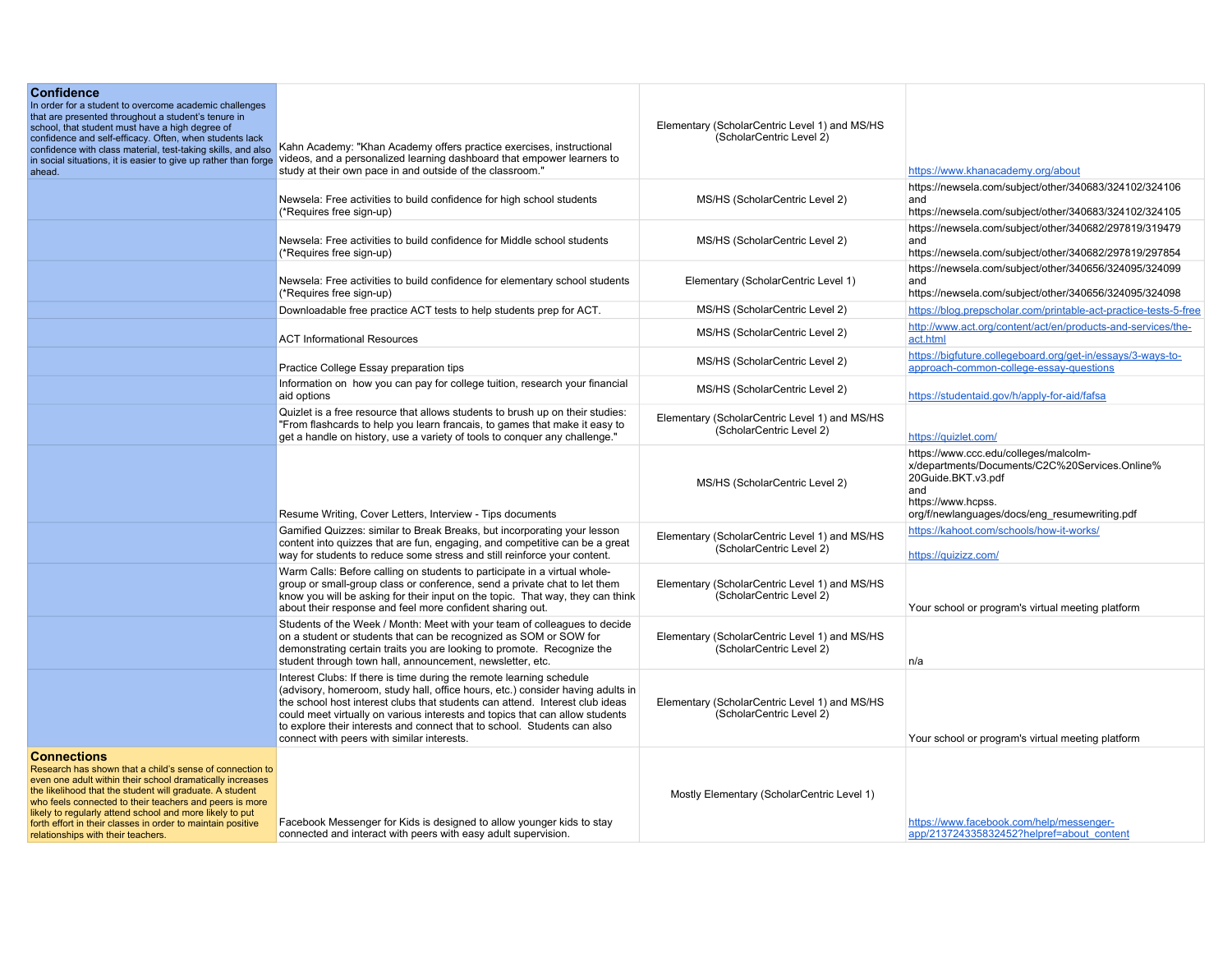| Mote-Voice: mote is an 'add on' for Google Classroom, Docs, Slides and<br>Sheets that makes it easy for teachers and teams to create voice note<br>comments and feedback.                                                                                                                                                                                                                                                                                                                                                                            | MS/HS (ScholarCentric Level 2)<br>with parent supervision / assistance    | http://www.justmote.me                                                                                                                                                     |
|------------------------------------------------------------------------------------------------------------------------------------------------------------------------------------------------------------------------------------------------------------------------------------------------------------------------------------------------------------------------------------------------------------------------------------------------------------------------------------------------------------------------------------------------------|---------------------------------------------------------------------------|----------------------------------------------------------------------------------------------------------------------------------------------------------------------------|
| Parlay Discussion Boards: Parlay is a student-centered discussion-based<br>learning tool and global community of educators who are reimagining class<br>discussions for the 21st Century.                                                                                                                                                                                                                                                                                                                                                            | MS/HS (ScholarCentric Level 2)                                            | <b>Future of Discussions   Parlay Ideas</b>                                                                                                                                |
| School Website (Google Classroom): Create a school, grade, or class-<br>specific website to which students can submit content. Content could<br>include art, poetry, articles, photography, etc. This can also build on<br>student confidence                                                                                                                                                                                                                                                                                                        | Elementary (ScholarCentric Level 1) and MS/HS<br>(ScholarCentric Level 2) | Google Classroom                                                                                                                                                           |
| Google Slides Add-Ons can help make your lessons more interactive as<br>you are going through your slide decks. Students can respond to prompts,<br>polls, explore websites, and interact in a number of ways right within the<br>slides you are presenting. Many resources are free to educators.                                                                                                                                                                                                                                                   | Elementary (ScholarCentric Level 1) and MS/HS<br>(ScholarCentric Level 2) | https://www.peardeck.com/<br>https://nearpod.com/                                                                                                                          |
| "Coffee with Counselors" Some schools may designate weekly time to<br>virtual meeting opportunities for students and/or parents to discuss certain<br>topics of need/interest. This is a great way to address common school and<br>student issues and challenges and also give opportunity to connect with<br>parents and adults at home.                                                                                                                                                                                                            | Elementary (ScholarCentric Level 1) and MS/HS<br>(ScholarCentric Level 2) | Virtual video conference platform your school is using                                                                                                                     |
| Free Video Connection programs/applications like Zoom can allow students<br>to stay connected via virtual meetings or hangouts.                                                                                                                                                                                                                                                                                                                                                                                                                      | MS/HS (ScholarCentric Level 2)<br>with parent supervision / assistance    | https://zoom.us/<br>Tips for Safer Zooming:<br>http://tuftsedtech.screenstepslive.<br>com/s/19028/m/94934/l/1222651-how-to-prevent-<br>zoombombing                         |
| Breakout rooms in Zoom: these can be used to facilitate student-led small<br>group discussions during class or conference sessions. Counselors or<br>colleague teachers may also push into a Zoom class and pull student(s) for<br>small group pull out sessions.                                                                                                                                                                                                                                                                                    | Elementary (ScholarCentric Level 1) and MS/HS<br>(ScholarCentric Level 2) | Feature in Zoom                                                                                                                                                            |
| Letters to teacher, counselor, advisor, mentor, etc.: Create an assignment<br>doc in Google Classroom with your letter template and send a copy to each<br>student in your cohort where they can respond to your letter. This can be a<br>recurring activity to check in with students                                                                                                                                                                                                                                                               | Elementary (ScholarCentric Level 1) and MS/HS<br>(ScholarCentric Level 2) | Google Classroom                                                                                                                                                           |
| Device Free Family Dinners                                                                                                                                                                                                                                                                                                                                                                                                                                                                                                                           | Elementary (ScholarCentric Level 1) and MS/HS<br>(ScholarCentric Level 2) | https://www.commonsensemedia.org/device-free-dinner                                                                                                                        |
| Siblings - TV to watch together, a list by CommonSense Media                                                                                                                                                                                                                                                                                                                                                                                                                                                                                         | Mostly Elementary (ScholarCentric Level 1)                                | https://www.commonsensemedia.org/lists/sibling-watch-<br>together-tv                                                                                                       |
| Newsela: Free activities to build connections and relationship management<br>skills for high school students (*Requires free sign-up)                                                                                                                                                                                                                                                                                                                                                                                                                | MS/HS (ScholarCentric Level 2)                                            | https://newsela.com/subject/other/340683/330717<br>and<br>https://newsela.com/subject/other/340683/325544<br>and<br>https://newsela.com/subject/other/340683/333141/333145 |
| Newsela: Free activities to build connections and relationship management<br>skills for middle school students (*Requires free sign-up)                                                                                                                                                                                                                                                                                                                                                                                                              | MS/HS (ScholarCentric Level 2)                                            | https://newsela.com/subject/other/340682/327437<br>and<br>https://newsela.com/subject/other/340682/330710<br>and<br>https://newsela.com/subject/other/340682/332105/332109 |
| Newsela: Free activities to build connections and relationship management<br>skills for elementary school students (*Requires free sign-up)                                                                                                                                                                                                                                                                                                                                                                                                          | Elementary (ScholarCentric Level 1)                                       | https://newsela.com/subject/other/340656/330727<br>and<br>https://newsela.com/subject/other/340656/332112<br>and<br>https://newsela.com/subject/other/340656/333131/333135 |
| Share Circles are often a part of a school's Advisory or Homeroom classes.<br>Sometimes known as a "Circle of Power and Respect" or CPR, students are<br>encouraged to share on a regular basis with their peers on a range of<br>topics. Students can ask questions following sharing, and this can lead to<br>some authentic discussions. This can also be a good time to focus on social<br>soft-skills, for example, by incorporating a "greeting" routine where students<br>greet their peers. This is something that can also be done at home. | Elementary (ScholarCentric Level 1) and MS/HS<br>(ScholarCentric Level 2) | https://www.originsonline.org/developmental-designs/circle-<br>power-and-respect                                                                                           |
|                                                                                                                                                                                                                                                                                                                                                                                                                                                                                                                                                      |                                                                           |                                                                                                                                                                            |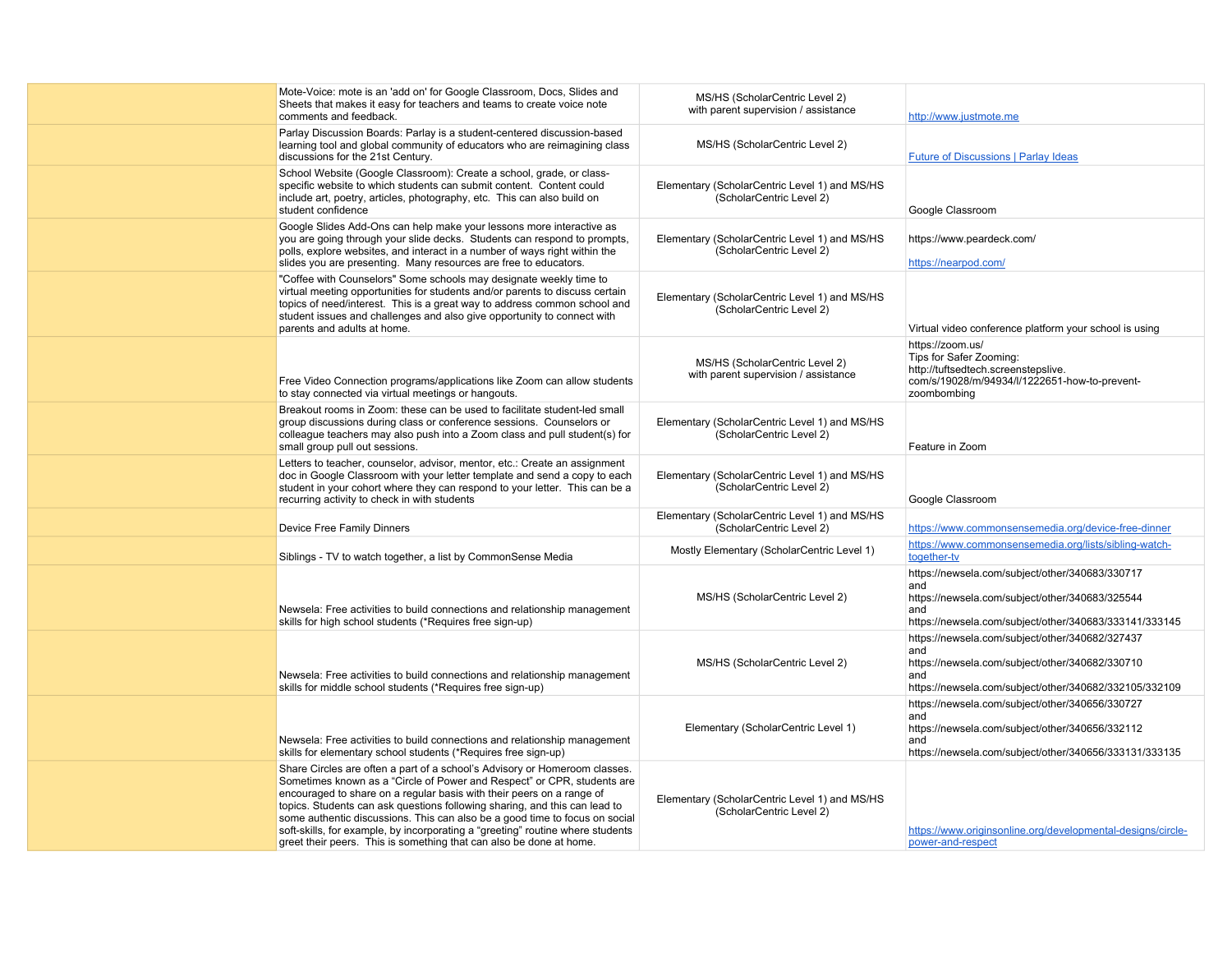|                                                                                                                                                                                                                                                                                                                                                                                                                                                                                                                                                                                               | Collaborative Art Projects These can not only serve to beautify your school<br>or home, but it can really bring students/families/siblings together having<br>them work cooperatively for a single focus. Make sure these art pieces are<br>on display where they can be seen on a daily basis, and highlight the group'<br>s progress as it goes along.                                                                                                                                                       | Elementary (ScholarCentric Level 1) and MS/HS<br>(ScholarCentric Level 2) | n/a                                                                                                                                                               |
|-----------------------------------------------------------------------------------------------------------------------------------------------------------------------------------------------------------------------------------------------------------------------------------------------------------------------------------------------------------------------------------------------------------------------------------------------------------------------------------------------------------------------------------------------------------------------------------------------|----------------------------------------------------------------------------------------------------------------------------------------------------------------------------------------------------------------------------------------------------------------------------------------------------------------------------------------------------------------------------------------------------------------------------------------------------------------------------------------------------------------|---------------------------------------------------------------------------|-------------------------------------------------------------------------------------------------------------------------------------------------------------------|
| <b>Stress</b><br>In order to overcome obstacles in life, a person must<br>possess the ability to manage stress. The same is true<br>for students. What do your students perceive as<br>"stressors" when it comes to their academic abilities and<br>social interactions? Outside of school, do students worry<br>about where their next meal might come from, or whether<br>their parents have enough money? Some students take<br>on the financial stress of their parents or other adults<br>close to them. These areas of stress can begin to impede<br>students academically and socially | Oranization and Planning tips for helping students manage time                                                                                                                                                                                                                                                                                                                                                                                                                                                 | Elementary (ScholarCentric Level 1)                                       | https://www.scholastic.com/parents/family-life/social-<br>emotional-learning/social-skills-for-kids/12-ways-to-develop-<br>your-childs-organizational-skills.html |
|                                                                                                                                                                                                                                                                                                                                                                                                                                                                                                                                                                                               | Apps for helping students stay focused and organized                                                                                                                                                                                                                                                                                                                                                                                                                                                           | Elementary (ScholarCentric Level 1) and MS/HS<br>(ScholarCentric Level 2) | https://www.commonsensemedia.org/lists/apps-to-help-kids-<br>stay-focused                                                                                         |
|                                                                                                                                                                                                                                                                                                                                                                                                                                                                                                                                                                                               | Counselor Office Hours / Group Virtual Meeting Opportunities: If schedule<br>permits, counselors can hold office ours for virtual group meetings on<br>different topics that students can sign up to attend or be encouraged to<br>attend. Topics could include things like anxiety, relationships, etc.                                                                                                                                                                                                       | Elementary (ScholarCentric Level 1) and MS/HS<br>(ScholarCentric Level 2) | Your school or program's virtual meeting platform                                                                                                                 |
|                                                                                                                                                                                                                                                                                                                                                                                                                                                                                                                                                                                               | Google Forms as quick check ins from teacher, counselor, mentor, etc.: Use<br>Google Forms to send students quick questionaires to check in with them<br>on various issues. This is a quick way to find out which students may need<br>more individualized check-ins and topics of broader need focus.                                                                                                                                                                                                         | Elementary (ScholarCentric Level 1) and MS/HS<br>(ScholarCentric Level 2) | Google Classroom                                                                                                                                                  |
|                                                                                                                                                                                                                                                                                                                                                                                                                                                                                                                                                                                               | Book: 7 Habits of Highly Effective Teens This book by Steven Covey is a<br>self-help guide that can be used with students to help them build<br>organizational skills, responsibility skills, and manage stressful situations<br>they may face.                                                                                                                                                                                                                                                                | MS/HS (ScholarCentric Level 2)                                            |                                                                                                                                                                   |
|                                                                                                                                                                                                                                                                                                                                                                                                                                                                                                                                                                                               | Lunch Doodles with Mo: free guided drawing activites for kids                                                                                                                                                                                                                                                                                                                                                                                                                                                  | Mostly Elementary (ScholarCentric Level 1)                                | https://www.kennedy-center.org/education/mo-willems/                                                                                                              |
|                                                                                                                                                                                                                                                                                                                                                                                                                                                                                                                                                                                               | Physical Activity It is important that students have designated times to get<br>up and move in order to release some energy so they can refocus their<br>attention when needed. They need time to "play." This can come in many<br>forms: games in Advisory, intramural sports, dedicated brain break times,<br>etc. Not only does this help reduce stress, but it also encourages healthy<br>habits.                                                                                                          | Elementary (ScholarCentric Level 1) and MS/HS<br>(ScholarCentric Level 2) |                                                                                                                                                                   |
|                                                                                                                                                                                                                                                                                                                                                                                                                                                                                                                                                                                               | Findancial Literacy activities and resources                                                                                                                                                                                                                                                                                                                                                                                                                                                                   | Elementary (ScholarCentric Level 1) and MS/HS<br>(ScholarCentric Level 2) | https://www.fdic.gov/consumers/education/torc/index.html                                                                                                          |
|                                                                                                                                                                                                                                                                                                                                                                                                                                                                                                                                                                                               | "Brain Breaks" Students are asked to sit and pay attention for long time<br>periods in school. "Brain Breaks" are a popular research-based intervention<br>for reducing students' stress levels during class by allowing students' brains<br>a short, fun break from working to absorb new information during class.<br>These quick games often involve working with peers, and can also involve<br>problem-solving. Brain Break activities are readily available for students of<br>all ages on the Internet. | Elementary (ScholarCentric Level 1) and MS/HS<br>(ScholarCentric Level 2) | https://www.edutopia.org/blog/brain-breaks-focused-attention-<br>practices-lori-desautels<br>https://www.edutopia.org/article/activities-prime-brain-learning     |
|                                                                                                                                                                                                                                                                                                                                                                                                                                                                                                                                                                                               | Gamified Quizzes: similar to Break Breaks, but incorporating your lesson<br>content into quizzes that are fun, engaging, and competitive can be a great<br>way for students to reduce some stress and still reinforce your content.                                                                                                                                                                                                                                                                            | Elementary (ScholarCentric Level 1) and MS/HS<br>(ScholarCentric Level 2) | https://kahoot.com/schools/how-it-works/<br>https://quizizz.com/                                                                                                  |
|                                                                                                                                                                                                                                                                                                                                                                                                                                                                                                                                                                                               | "GoNoodle® engages 14 million kids every month with movement and<br>mindfulness videos created by child development experts. Available for free<br>at school, home, and everywhere kids are!"                                                                                                                                                                                                                                                                                                                  | Mostly Elementary (ScholarCentric Level 1)                                | https://www.gonoodle.com/                                                                                                                                         |
|                                                                                                                                                                                                                                                                                                                                                                                                                                                                                                                                                                                               | Newsela: Free activities to help with stress management skills for high<br>school students (*Requires free sign-up)                                                                                                                                                                                                                                                                                                                                                                                            | MS/HS (ScholarCentric Level 2)                                            | https://newsela.com/subject/other/340683/327417/327430<br>and<br>https://newsela.com/subject/other/340683/327417/327421                                           |
|                                                                                                                                                                                                                                                                                                                                                                                                                                                                                                                                                                                               | Newsela: Free activities to help with stress management skills for middle<br>school students (*Requires free sign-up)                                                                                                                                                                                                                                                                                                                                                                                          | MS/HS (ScholarCentric Level 2)                                            | https://newsela.com/subject/other/340682/325558/325565<br>and<br>https://newsela.com/subject/other/340682/325558/325561                                           |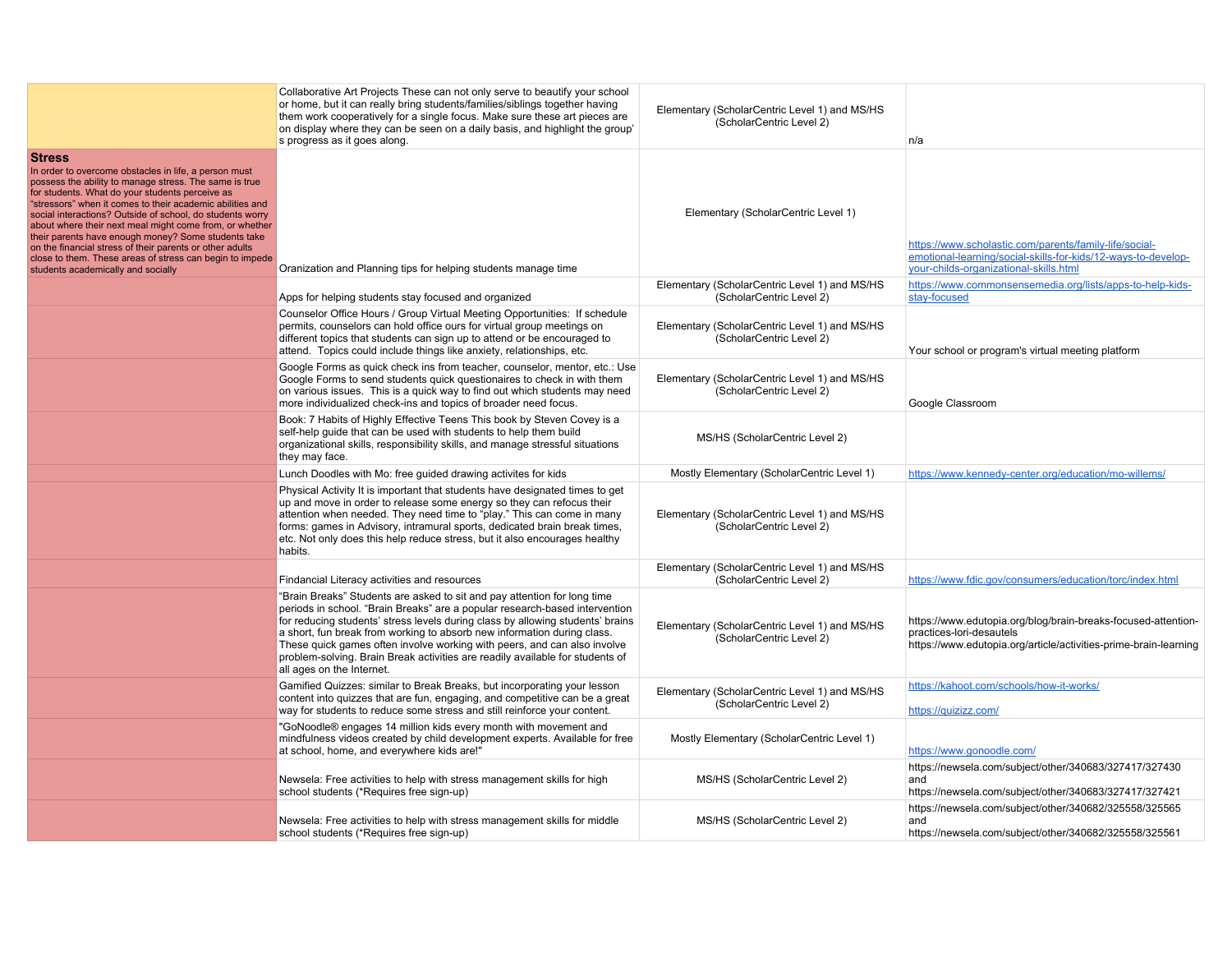|                                                                                                                                                                                                                                                                                                                                                                                     | Newsela: Free activities to help with stress management for elementary<br>school students (*Requires free sign-up)                                                                                                                                                                                                                                                                                                                                                                                             | Elementary (ScholarCentric Level 1)                                       | https://newsela.com/subject/other/340656/326893/326901<br>and<br>https://newsela.com/subject/other/340656/326893/456286<br>and<br>https://newsela.com/subject/other/340656/326893/326896           |
|-------------------------------------------------------------------------------------------------------------------------------------------------------------------------------------------------------------------------------------------------------------------------------------------------------------------------------------------------------------------------------------|----------------------------------------------------------------------------------------------------------------------------------------------------------------------------------------------------------------------------------------------------------------------------------------------------------------------------------------------------------------------------------------------------------------------------------------------------------------------------------------------------------------|---------------------------------------------------------------------------|----------------------------------------------------------------------------------------------------------------------------------------------------------------------------------------------------|
| <b>Health and Well Being</b><br>Students need to be healthy, well-fed, well-rested, and<br>emotionally stable in order to be successful in school. It<br>is important to look at the levels of psychological and<br>emotional distress experienced by a student. Living in<br>situations characterized by high cumulative risk can<br>result in chronic stress and health concerns. | Be sure to find out school locations near you find out where free meals can<br>be picked up for students in your area.                                                                                                                                                                                                                                                                                                                                                                                         | Elementary (ScholarCentric Level 1) and MS/HS<br>(ScholarCentric Level 2) | Internet Search: school lunch pickup locations near me                                                                                                                                             |
|                                                                                                                                                                                                                                                                                                                                                                                     | NY Times article on "5 Ways to Help Teens Manage Anxiety about the<br>Coronavirus"                                                                                                                                                                                                                                                                                                                                                                                                                             | Elementary (ScholarCentric Level 1) and MS/HS<br>(ScholarCentric Level 2) | https://www.nytimes.com/2020/03/11/well/family/coronavirus-<br>teenagers-anxiety.html                                                                                                              |
|                                                                                                                                                                                                                                                                                                                                                                                     | Crisis Resources Provide local crisis reporting and prevention resources for<br>your students. MentalHealth.gov and Crisis Call Center (http://www.<br>crisiscallcenter.org) can be good resources to have available for students<br>who may need help with feelings of depression, substance abuse, sexual<br>assault, or other crises.                                                                                                                                                                       | Elementary (ScholarCentric Level 1) and MS/HS<br>(ScholarCentric Level 2) | http://www.crisiscallcenter.org                                                                                                                                                                    |
|                                                                                                                                                                                                                                                                                                                                                                                     | Apps for children geared towards meditation, mindfulness, and relaxation                                                                                                                                                                                                                                                                                                                                                                                                                                       | Mostly Elementary (ScholarCentric Level 1)                                | https://www.commonsensemedia.org/lists/meditation-apps-<br>for-kids                                                                                                                                |
|                                                                                                                                                                                                                                                                                                                                                                                     | Sieze the Awkward: Interactive website for teens regarding mental health                                                                                                                                                                                                                                                                                                                                                                                                                                       | MS/HS (ScholarCentric Level 2)                                            | https://seizetheawkward.org/#what-is-seize-the-awkward                                                                                                                                             |
|                                                                                                                                                                                                                                                                                                                                                                                     | Newsela: Free activities focused on healthy habits for elementary school<br>students (*Requires free sign-up)                                                                                                                                                                                                                                                                                                                                                                                                  | Elementary (ScholarCentric Level 1)                                       | https://newsela.com/subject/other/340656/326893/326902                                                                                                                                             |
|                                                                                                                                                                                                                                                                                                                                                                                     | OK2TALK is a community where teens and young adults struggling with<br>mental health conditions can find a safe place to talk about what they're<br>experiencing by sharing their personal stories of recovery, tragedy, struggle<br>or hope. Anyone can add their voice by sharing stories, poems, inspirational<br>quotes, photos, videos, song lyrics and messages of support in a safe,<br>moderated space. We hope this is the first step towards helping you get the<br>support you need to feel better. | MS/HS (ScholarCentric Level 2)                                            | https://ok2talk.org/                                                                                                                                                                               |
|                                                                                                                                                                                                                                                                                                                                                                                     | A Website with information and tips about reducing axiety related<br>specifically to Covid 19                                                                                                                                                                                                                                                                                                                                                                                                                  | MS/HS (ScholarCentric Level 2)                                            | https://www.virusanxiety.com/take-care                                                                                                                                                             |
|                                                                                                                                                                                                                                                                                                                                                                                     | <b>BrainPop</b>                                                                                                                                                                                                                                                                                                                                                                                                                                                                                                |                                                                           | https://www.brainpop.com/health/                                                                                                                                                                   |
|                                                                                                                                                                                                                                                                                                                                                                                     | Resources for creating calmness                                                                                                                                                                                                                                                                                                                                                                                                                                                                                | Elementary (ScholarCentric Level 1) and MS/HS<br>(ScholarCentric Level 2) | https://www.calm.com/blog/take-a-deep-breath                                                                                                                                                       |
|                                                                                                                                                                                                                                                                                                                                                                                     | Newsela: Free activities to build emotional awareness and mindfullness<br>skills for high school students (*Requires free sign-up)                                                                                                                                                                                                                                                                                                                                                                             | MS/HS (ScholarCentric Level 2)                                            | https://newsela.com/subject/other/340683/324102/324104<br>and<br>https://newsela.com/subject/other/340683/324102/324103                                                                            |
|                                                                                                                                                                                                                                                                                                                                                                                     | Newsela: Free activities to build emotional awareness and mindfullness<br>skills for middle school students (*Requires free sign-up)                                                                                                                                                                                                                                                                                                                                                                           | MS/HS (ScholarCentric Level 2)                                            | https://newsela.com/subject/other/340682/297819/297853<br>and<br>https://newsela.com/subject/other/340682/297819/297852                                                                            |
|                                                                                                                                                                                                                                                                                                                                                                                     | Newsela: Free activities to build emotional awareness and midfullness for<br>elementary school students (*Requires free sign-up)                                                                                                                                                                                                                                                                                                                                                                               | Elementary (ScholarCentric Level 1)                                       | https://newsela.com/subject/other/340656/324095/324097<br>and<br>https://newsela.com/subject/other/340656/324095/324096                                                                            |
|                                                                                                                                                                                                                                                                                                                                                                                     | Calming and Wellness techniques                                                                                                                                                                                                                                                                                                                                                                                                                                                                                | Mostly Elementary (ScholarCentric Level 1)                                | https://mcusercontent.<br>com/8b2c19337fef7c5607939c263/files/ea61443c-312b-4ff6-<br>8d9c-<br>bb0f8b969a4f/Keep Calm Practice Calm Classroom E Boo<br>k.01.pdf?mc_cid=6a8bdc49b9&mc_eid=80155b67d9 |
|                                                                                                                                                                                                                                                                                                                                                                                     | Community health programs or resources: check your local community for<br>helath organizations that may be able to offer time for meeting with your<br>students virtually. Some may have programs available or be available to<br>partner with your school or group.                                                                                                                                                                                                                                           | Elementary (ScholarCentric Level 1) and MS/HS<br>(ScholarCentric Level 2) | Local research                                                                                                                                                                                     |
|                                                                                                                                                                                                                                                                                                                                                                                     | Self-Care Plans: Discuss with students the importance of self-care, and<br>finding ways for them to take care of themselves. Have them come up with<br>a self-care plan by exploring their interests and creating SMART Goals<br>around their plans.                                                                                                                                                                                                                                                           | Elementary (ScholarCentric Level 1) and MS/HS<br>(ScholarCentric Level 2) | n/a                                                                                                                                                                                                |